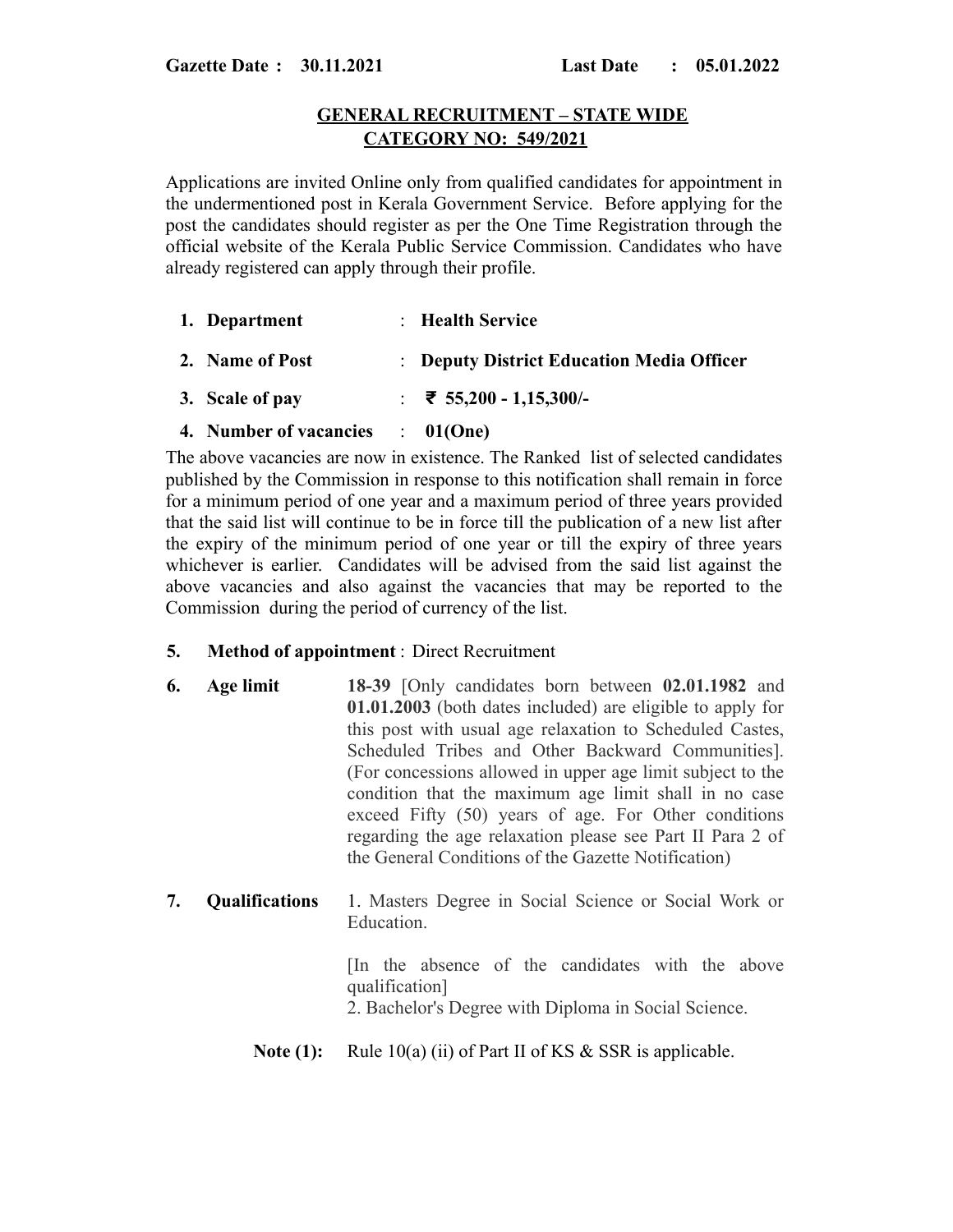- **Note (2):** Candidates who claim equivalent qualifications instead of the qualification mentioned in the Notification shall produce the relevant Government Order/Equivalency Certificate (if equivalency is mentioned in the notification) to prove the equivalency at the time of verification, then only such qualification shall be treated as equivalent to the prescribed qualification concerned.
- Note (3): In the case of difference in original Caste/Community claimed in the application and that entered in SSLC book, the candidates shall produce a Gazette notification in this regard, along with Non Creamy Layer Certificate/Community Certificate at the time of certificate verification.

## **8. Mode of submitting Application:-**

**(a)** Candidates must register as per 'ONE TIME REGISTRATION' with the Official Website of Kerala Public Service Commission [www.keralapsc.gov.in](http://www.kerealapsc.gov.in/) before applying for the post. Candidates who have registered can apply by logging in to their profile using their User-ID and password. Candidates must click on the **'Apply Now'** button of the respective posts in the Notification Link to apply for the post. The photograph uploaded should be one taken after 31.12.2011. Name of the candidate and the date of photograph taken should be printed legibly at the bottom portion. The photograph once uploaded meeting all requirements shall be valid for 10 years from the date of uploading. There is no change in other instructions regarding the uploading of photographs. No application fee is required. Candidates are responsible for the correctness of the personal information and secrecy of password. Before the final submission of the application on the profile candidates must ensure correctness of the information in their profile. They must quote the User-ID for further communication with the Commission. Application submitted is provisional and cannot be deleted or altered after submission. **Candidates are advised to keep a printout or soft copy of the online application for future reference. Candidates can take the print out of the application by clicking on the link `My applications' in their profile. All correspondence with the Commission, regarding the application should be accompanied with the print out of the application.** The application will be summarily rejected if non-compliance with the notification is found in due course of processing. Original Documents to prove qualification, experience, age, Community etc. have to be produced as and when called for.

**(b)** If written/OMR/Online Test is conducted as part of this selection candidates shall submit a confirmation for writing the examination through their One Time Registration Profile. Such candidates alone can generate and download the Admission Tickets in the last 15 days till the date of Test. The applications of candidates who do not submit confirmation within the stipulated period, will be rejected absolutely. The periods regarding the submission of confirmation and the availability of Admission Tickets will be published in the Examination Calendar itself. Information in this regard will be given to the candidates in their respective profiles and in the mobile phone number registered in it.